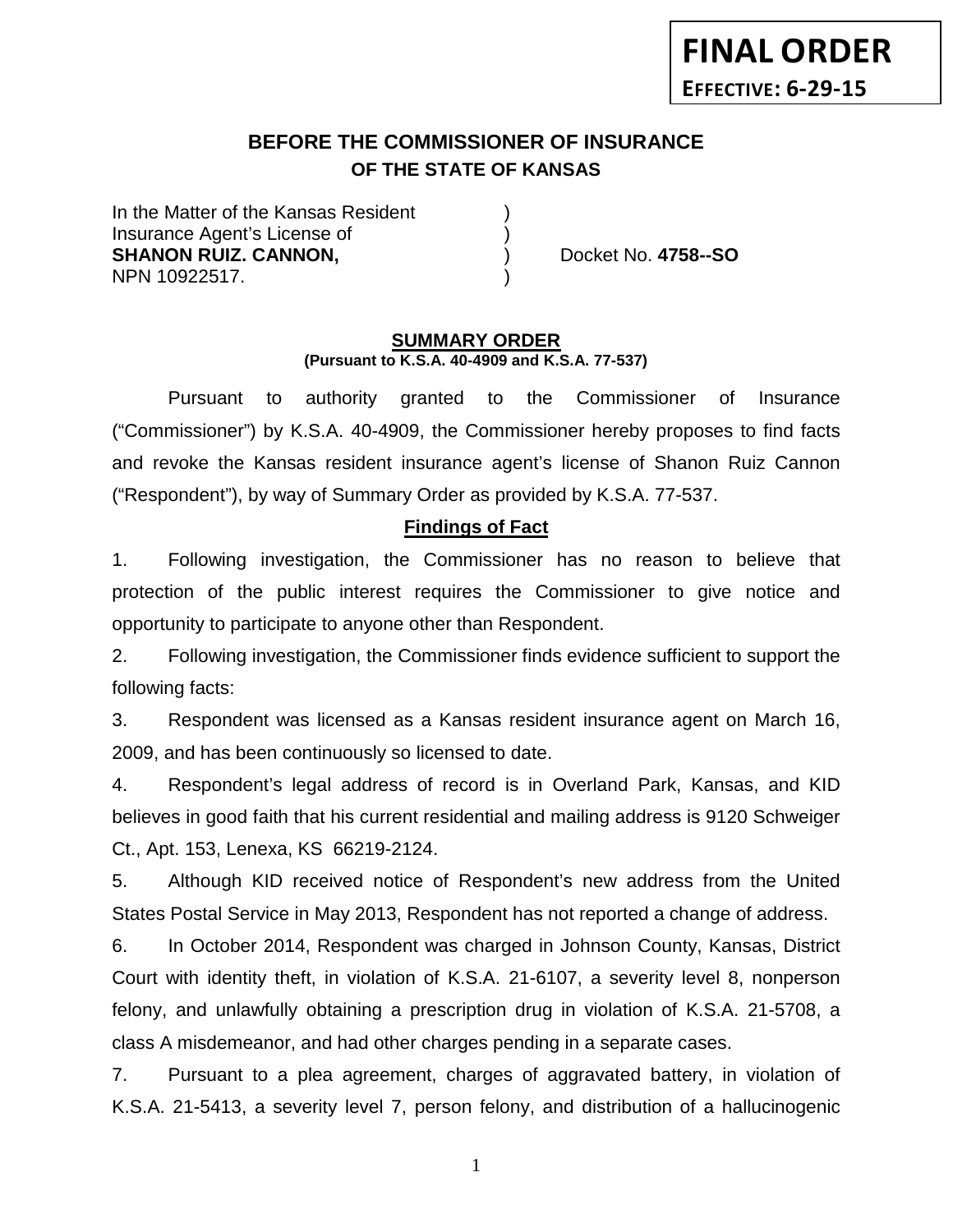drug, in violation of K.S.A. 21-5705(a)(4), a severity level 4 drug charge, were added, and the original two felony counts were dismissed.

8. Respondent entered a plea of guilty to aggravated battery, distribution of a hallucinogenic drug, and unlawfully obtaining a prescription drug and was convicted on April 10, 2015, and he was sentenced on May 20, 2015.

9. To date, Respondent has not reported his convictions to KID.

10. By letter dated May 14, 2015, and mailed to Respondent at his last known address, counsel for KID summarized the foregoing facts and invited Respondent to reply by June 1, 2015, if he disputed the statements of fact.

11. To date, Respondent has not replied, and the letter has not been returned; thus, the facts are deemed undisputed.

# **Applicable Law**

12. K.S.A. 40-4909(a) provides, in relevant part:

"The commissioner may deny, suspend, revoke or refuse renewal of any license issued under this act if the commissioner finds that the applicant or license holder has: . . .

(2) Violated:

(A) Any provision of chapter 40 of the Kansas Statutes Annotated, and amendments thereto, or any rule and regulation promulgated thereunder; . . .

(6) Been convicted of a misdemeanor or felony. . . .

(8) Used any fraudulent, coercive, or dishonest practice, or demonstrated any incompetence, untrustworthiness or financial irresponsibility in the conduct of business in this state or elsewhere." K.S.A. 2014 Supp. 40- 4909(a).

13. In addition, the Commissioner may revoke any license issued under the Insurance Agents Licensing Act if the Commissioner finds that the interests of the insurer or the insurable interests of the public are not properly served under such license. K.S.A. 2014 Supp. 40-4909(b).

- 14. "Each person licensed in this state as an insurance agent shall report the following to the commissioner of insurance within 30 days of occurrence: . . .
	- (d) all details of any conviction of a misdemeanor or felony. . . .
	- (f) each change in residence address; and

(g) each change in the name or address of the agency with which the agent is associated." K.A.R. §40-7-9.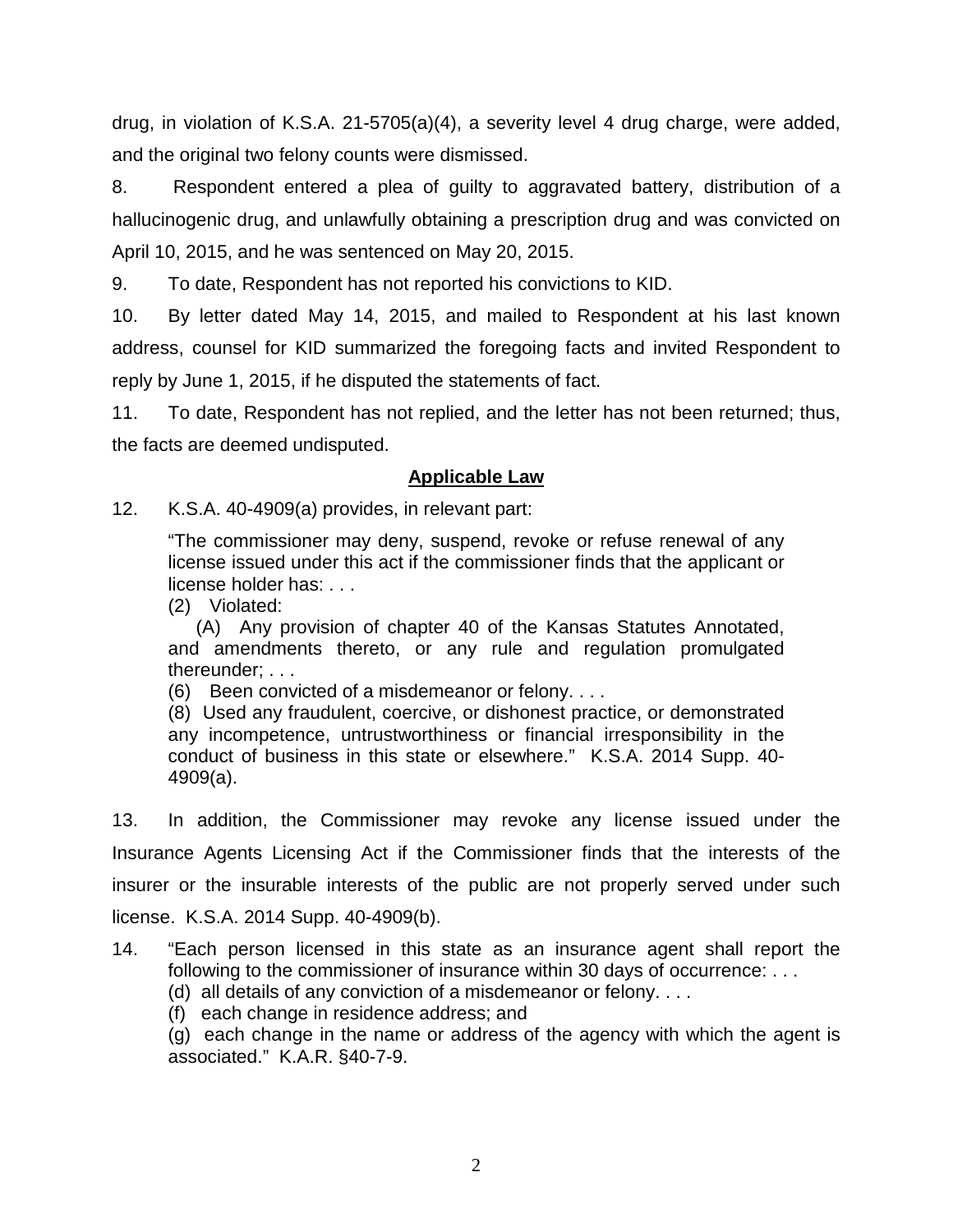15. A person whose license has been revoked or suspended may not be employed directly or indirectly by an insurance company and "may not perform any act toward the solicitation of or transaction of" insurance business in Kansas. K.S.A. 2014 Supp. 40- 4909(g).

16. "Any action taken under this section which affects any license or imposes any administrative penalty shall be taken only after notice and an opportunity for hearing conducted in accordance with the provisions of the Kansas administrative procedures act." K.S.A. 2014 Supp. 40-4909(c).

## **Conclusions of Law**

17. The Commissioner has jurisdiction over Respondent as well as the subject matter of this proceeding, and such proceeding is held in the public interest.

18. The Commissioner finds from the undisputed facts that Respondent has misdemeanor and felony convictions; thus, the Commissioner concludes that Respondent's license may be revoked pursuant to K.S.A. 40-4909(a)(6).

19. In addition, the nature of the charges and the convictions, considered together, establish that Respondent's license may be revoked pursuant to K.S.A. 40-4909(a)(8) because Respondent has used a fraudulent or dishonest practice.

20. Respondent's license may also be revoked pursuant to K.S.A. 40-4909(a)(2)(A) because Respondent has violated K.A.R. §40-7-9 by failing to report a change of address and by failing to report his conviction.

21. Finally, the Commissioner concludes that Respondent's license may be revoked pursuant to K.S.A. 40-4909(b) because it is not serving the interests of insurers or the insurable interests of the public.

22. Based on the facts and circumstances set forth herein, it appears that the use of summary proceedings in this matter is appropriate, in accordance with the provisions set forth in K.S.A. 77-537(a), in that the use of summary proceedings does not violate any provision of the law, the protection of the public interest does not require the KID to give notice and opportunity to participate to persons other than Respondent, and after investigation, KID believes in good faith that the allegations will be supported to the applicable standard of proof.

3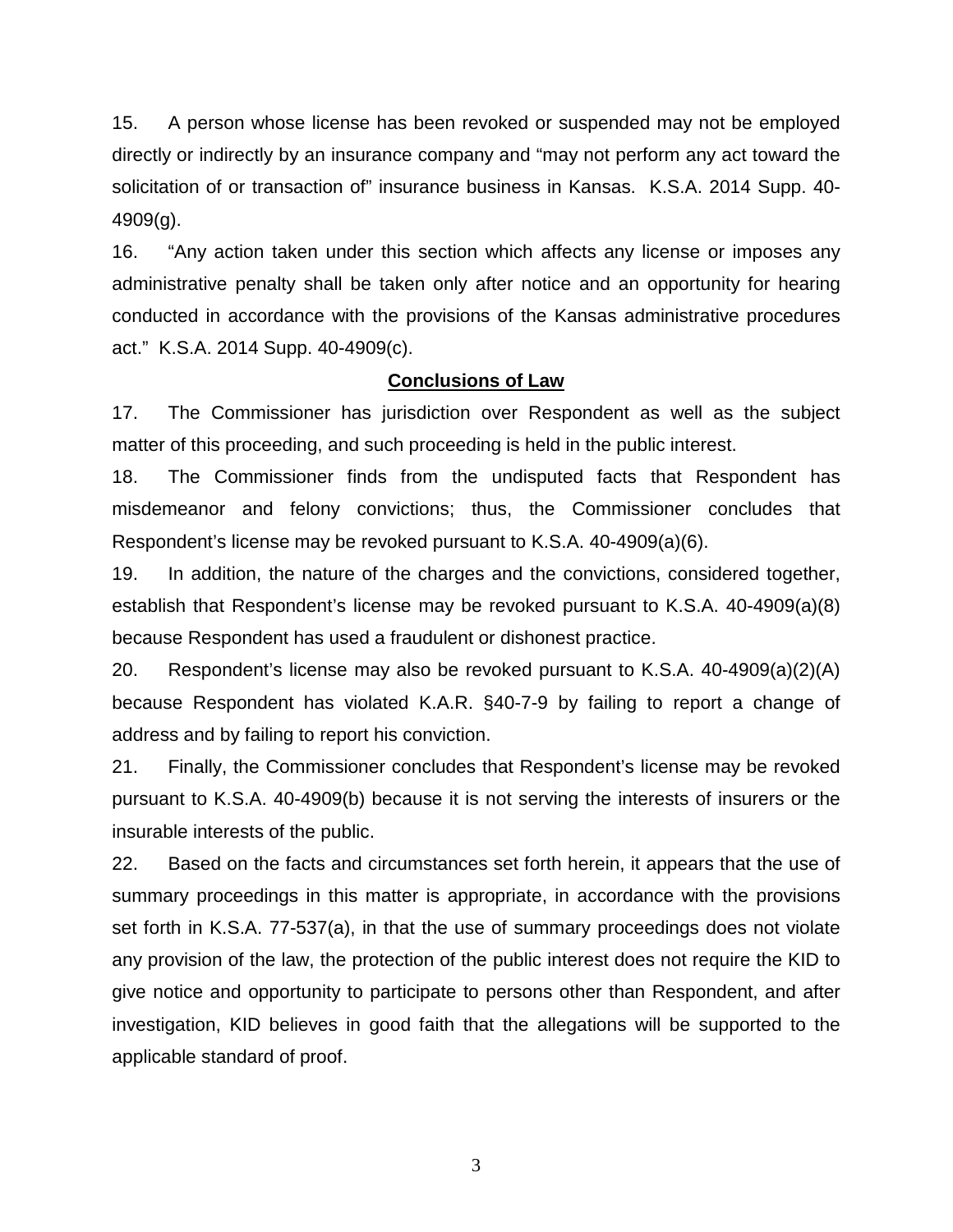# **Policy to be Served**

Before issuing an insurance agent license, the Commissioner must determine that the applicant is qualified and has not committed any act that would be grounds for denial, suspension, or revocation. K.S.A. 40-4905(b) and K.S.A. 40-4906. Further, the Commissioner may revoke any license issued under the Insurance Agents Licensing Act if the Commissioner finds that the interests of the insurer or the insurable interests of the public are not properly served under the license. K.S.A. 40-4909(b). Thus, the Commissioner is charged licensing, or continuing to license, persons or entities to sell, solicit, or negotiate insurance in the State of Kansas only if their conduct indicates they are both qualified and trustworthy. The following action is appropriate to promote the security and integrity of the insurance business and protect insurance consumers.

**THE COMMISSIONER OF INSURANCE THEREFORE ORDERS** that the Kansas resident insurance agent's license of **SHANON R. CANNON** is hereby **REVOKED**, and **SHANON R. CANNON** shall **CEASE and DESIST** from the sale, solicitation, or negotiation of insurance, doing any act toward the sale, solicitation, or negotiation of insurance, and/or receiving compensation deriving from the sale, solicitation, or negotiation of insurance in Kansas or on Kansas risks through business conducted on and after the effective date of this order.

**IT IS SO ORDERED THIS \_\_10th\_\_ DAY OF JUNE 2015, IN THE CITY OF TOPEKA, COUNTY OF SHAWNEE, STATE OF KANSAS.**



| /s/ Ken Selzer                   |  |
|----------------------------------|--|
| Ken Selzer, CPA                  |  |
| <b>Commissioner of Insurance</b> |  |

BY:

/s/ Diane Minear Diane Minear General Counsel